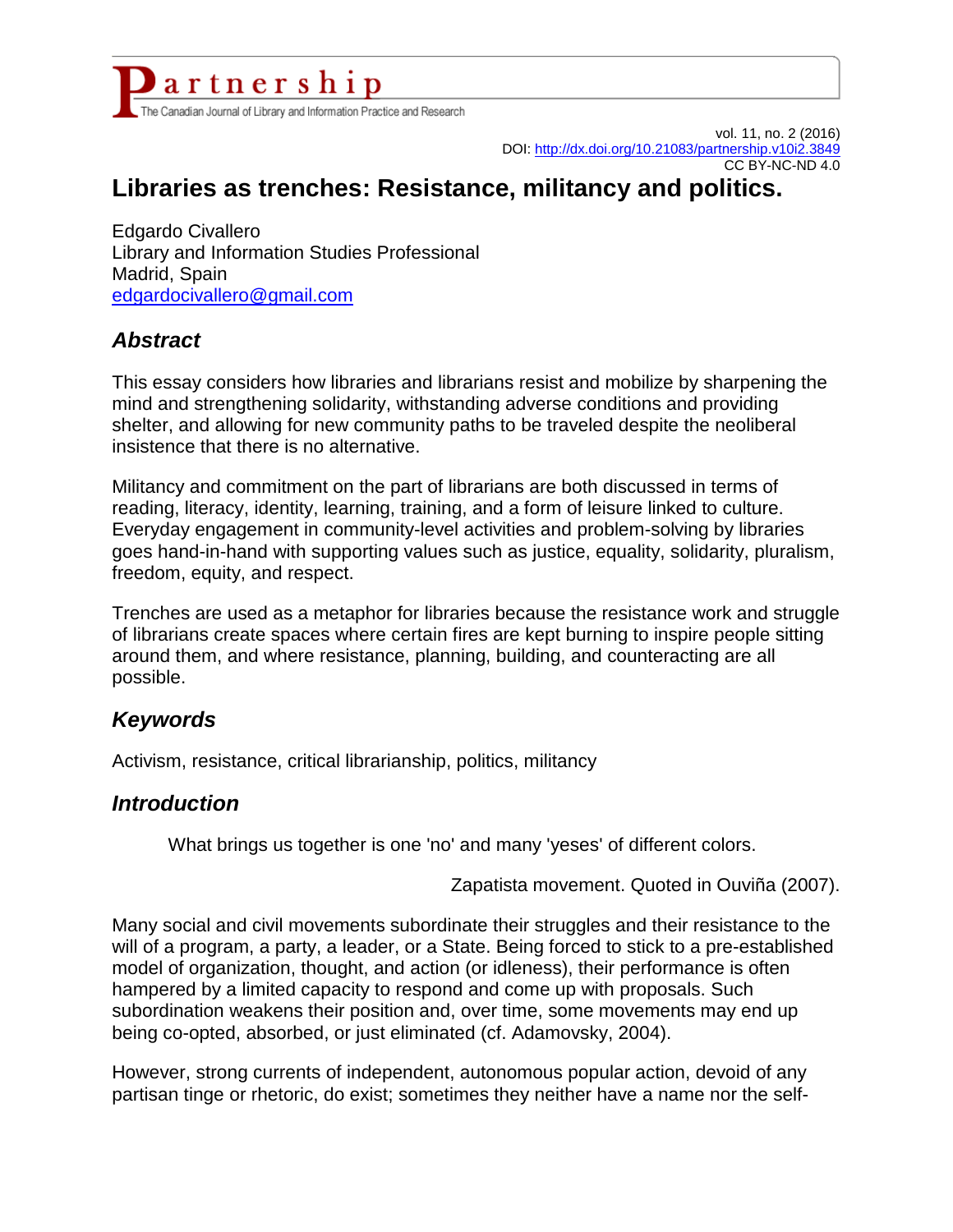awareness of being a "movement" or a "group." They are just anonymous citizens―part of the civil society who agree to act in a certain way (and not in another) to defend and advance fundamental principles and rights.

While their very nature renders them barely visible or recognizable, these individuals and community organizations are still there: volunteering at soup kitchens and food banks; creating popular libraries, night schools, mutual aid associations, and cooperatives; reporting human and drug trafficking; opposing racism, sexism, and all kinds of discrimination; campaigning against the use of agrochemicals; struggling against mining projects; participating in reading groups, music bands, poetic action squads, *cartoneras* publishing houses, or street theatres...

These efforts of civil societies to evoke change are good examples of political action beyond institutions, even if their makers may not know it or realize it. They are examples of organizational and individual activism. Of non-violent resistance. Of militancy against oppression in all its forms. Of commitment to social justice. Of sharing a common trench in the fight against inequalities.

Everyday reality teaches us that in order to speak about all that―politics, resistance, militancy, commitment―or to put all or part of that into practice, agreeing with a particular political, ideological, philosophical, or religious creed is not mandatory or even necessary. Awareness and understanding of the situation (both in our small world and in the larger world around it) are necessary. That understanding should make clear the need for social change and be a practical guide to bringing about a fair and just society. To achieve this goal, speeches, declarations, and announcements count for less than all the direct actions unfolding daily, often unnoticed or unrecognized, in our streets, kitchens, classrooms, factories, or parks. Sometimes, a quiet decision is all that is needed; other times, a decent and resolute "no" will do.

The following paragraphs will outline some of the ways in which politics is done from this basic, daily, anonymous, and totally non-partisan perspective. Such ideas will be presented with no hint of neutrality, which is a myth used by too many to evade responsibilities, look the other way, and wash their hands. They will reflect a welldefined ideological position, committed to justice and social equality, and they will refer to a specific space: public libraries. Real libraries of all colours and all sizes, faced with urgent problems that are described by few and addressed by nobody.

Hereafter, libraries will be regarded as trenches: places for activism, critical thinking, militancy, and committed action.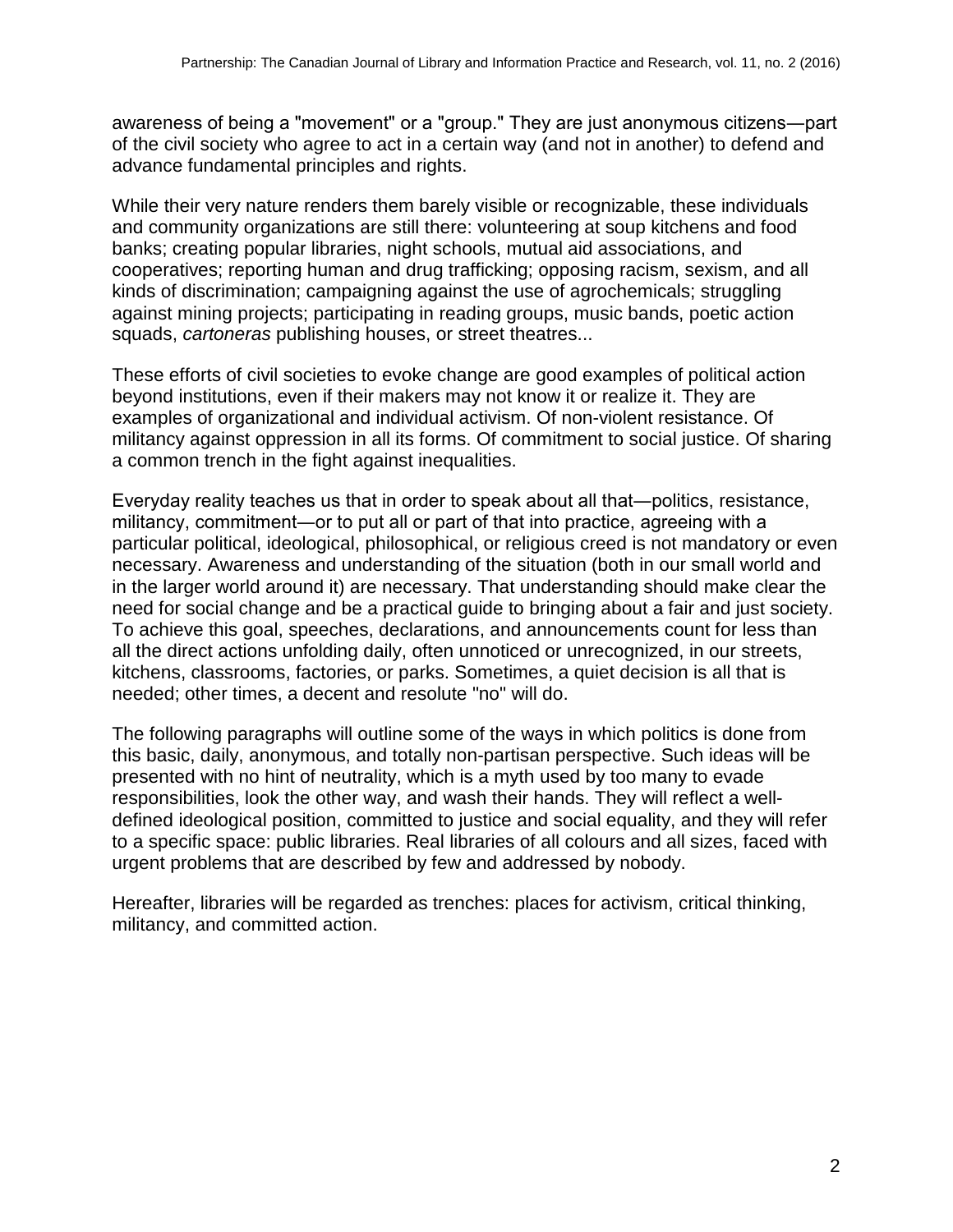# *Libraries as disputed territories*

To accept an unjust system is to cooperate with that system.

Martin Luther King. *Strength to Love* (1963).

In this text, "library" is understood as any space, physical or virtual, where people meet knowledge unmediated but with the help of a professional collective, the librarians.<sup>1</sup> This knowledge may be contained in a physical medium―a book, a CD―or in a less tangible format, like the memory of a storyteller. The meeting can take place for a number of reasons, and can pursue different ends: from learning or training to pure and simple leisure.

Therefore, libraries will be considered neither as mere collections of books, nor as facilities, grounds, readers, specialized staff, and/or devices, but as the point in space and time where those elements intersect, overlap, and become interdependent.

Libraries are, were, and will be everywhere, so this conjunction of people and knowledge can happen virtually anywhere and anytime. In a suburban school, for example, inhabited by shelves loaded with handbooks and short stories. Or in a rural community, where boxes filled with magazines and novels arrive by plane or by canoe after several days of travel. Or inside a bus, a train, or a boat. Or in the canteen of any small town with books of all kinds jumping to the tables from backpacks and huge bags. Or in a courtyard, where an old man tells to an attentive audience the stories of the heroes of the past and the wars of the present. Or in a downtown neighbourhood fueled by several tens of thousands of volumes carefully catalogued and classified.

The encounter between an individual―or a community, a group of people― and knowledge allows the person or the community to continue "flourishing," so to speak. Putting aside any utilitarian perspective, quantitative approach, or capitalist analysis, the ultimate force that has driven human beings throughout history has always been a continuous contact with their knowledge, their ideas, their many identities, their customs and memories, and their discoveries. And libraries―whatever their shape, whatever their size―have played and keep playing a core role in that relationship.

Libraries' main vulnerability lives within this importance. Libraries are coveted spaces that economic, institutional, political, and ideological powers seek to control as tightly as possible, whether covertly or openly. By capturing past wisdom, present knowledge, and future information, these powers are able to influence the fate of society, to manipulate its possibilities *ad libitum*, to close certain doors and open a few windows, to cut off change before it manifests, and to dissuade and shut down any dissent. Within capitalism, information is a most profitable asset for its owners, who gear their efforts

<span id="page-2-0"></span> $\overline{a}$ <sup>1</sup> For other definitions of "library" that differ from the usual ones, see Lankes (2014) and the proposals presented in such spaces and publications as [In the Library with the Leadpipe](http://www.inthelibrarywiththeleadpipe.org/) or Journal of Radical [Librarianship.](http://journal.radicallibrarianship.org/)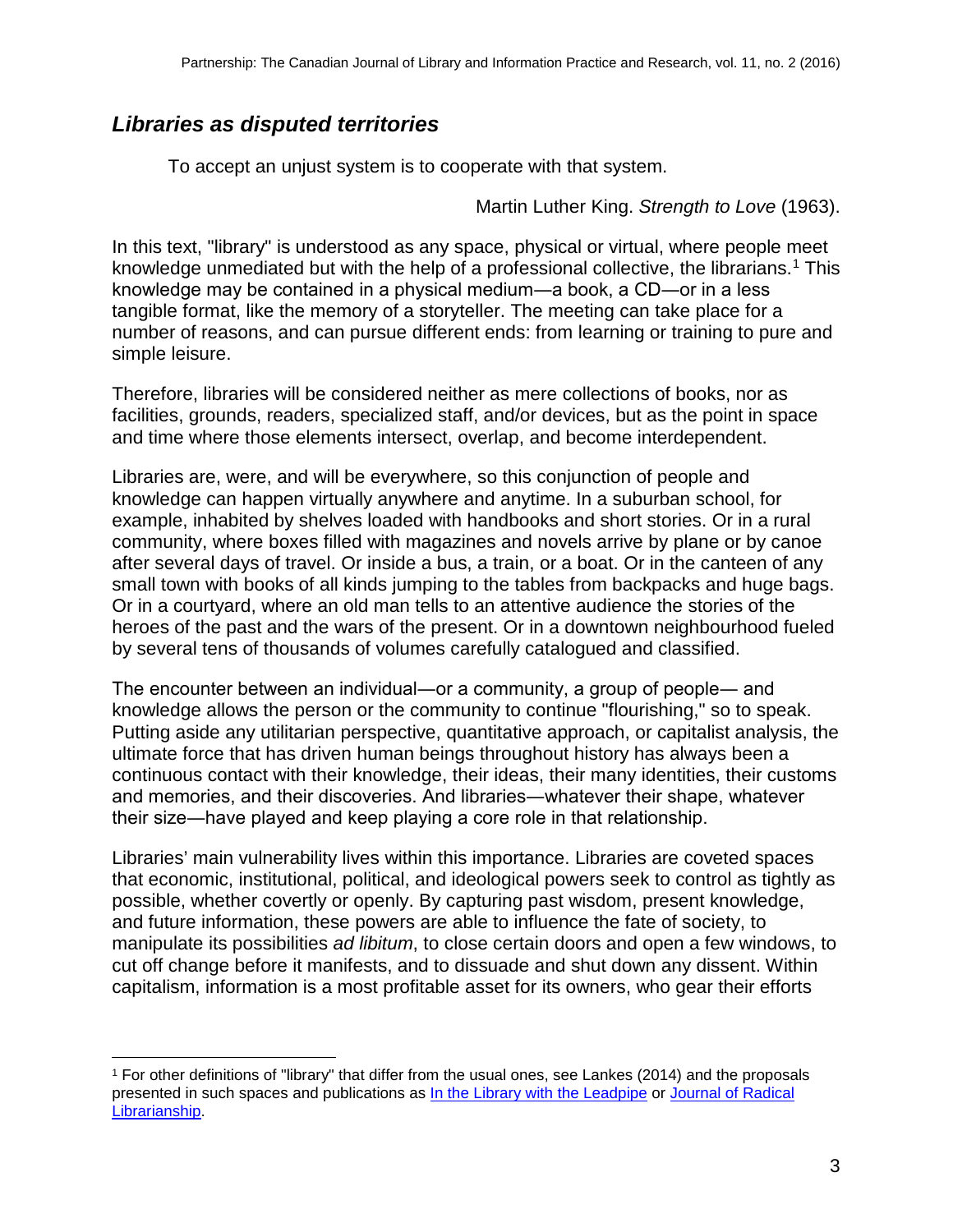towards controlling the production, distribution, and consumption of information, while dispensing with any obstacles standing in their way.

Libraries are therefore disputed territories, and in that strife, different strategies are deployed. The hegemonic system has sought to deprive libraries of their status as public spaces (suffocating them by shrinking budgets and staff reductions, and using capitalist logic to harness libraries' policies, missions, and functions to further business ends) and has commodified them, distorting their goals and targets, reifying their collections, and twisting their services. These actions endanger the connection between people, information, and knowledge. Many of the problems faced today by all libraries―public and otherwise― originate with the pressures introduced by and the decisions made from different spheres of power.

In response to such a devastating situation, and when so much is at stake, the most logical initial response has been, and is still, resistance.

#### *Libraries and resistance*

 $\overline{a}$ 

Libraries are a space of resistance.

#### Occupy Wall Street Library (2011).

Under the battering of neoliberal capitalism, numerous public services (health, education, transportation, labour and social security, information) are being dismantled and privatized in many countries. In this scenario, the pressure upon libraries to commercialize their products and services and to achieve certain objectives and outcomes increases, and non-fulfillment of these objectives leads to drastic reductions in staff and resources. Many library systems have suffered cutbacks and closures, their budgets have been strangled, and their workers fired. Likewise, a large number of libraries (school, community, public units) are neither part of a system nor integrated into a network, and their work is hampered by a chronic lack of resources.

A high percentage of public libraries worldwide are working under increasingly worrying conditions, yet they continue to open their doors every day and to provide all the services they can as though they are part of a conscious, self-organized act of disobedience: a sort of non-violent active resistance.

In his 2013 book, British philosopher Howard Caygill recommends belief in resistance<sup>2</sup> as one of the sole strategies for negotiating the modern world. Groups and individuals who resist become aware of their disadvantaged position in society through critical analysis of their local and historical, social, cultural, economic, and natural settings, and they refuse to obey.

Resistance and disobedience do not have to adopt a specific form. Although both terms are often associated with protests, demonstrations, or occupations of public spaces

<span id="page-3-0"></span><sup>2</sup> Resistance is an issue that has been little studied by the social sciences. See Vinthagen (2007) and García Canclini (2010) for some approaches to the subject.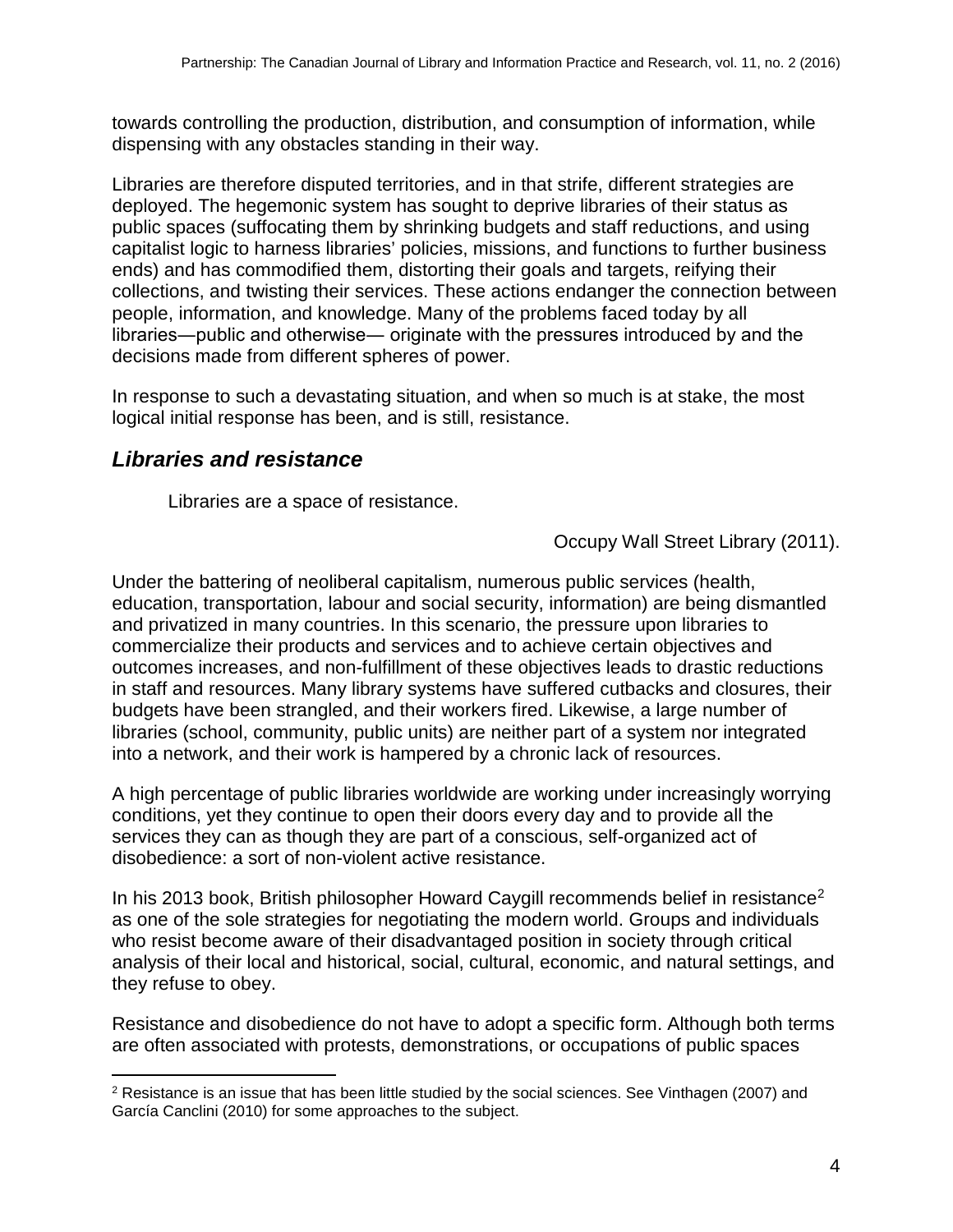(and with many sensationalist headlines in the newspapers), their day-to-day actions are usually characterized by a deep and firm refusal of a particular reality that goes against their ethics and values, or is manifestly unfair, abusive, arbitrary, or illegal.

Those who resist seek viable alternatives to go on walking without bending―adhering to that verse by Spanish poet Claudio Rodriguez: "we may be defeated, but we are not tamed" ("*Estamos en derrota, nunca en doma*"). In general, the first step is to obtain information (a step in which libraries can and do play a very important role); the second, to join other people or groups with similar positions and/or facing the same problem(s). This way, a framework of mutual aid, support, and solidarity alliances is built. In the end, resisting is having an attitude―public or not―of defiance that is maintained over time: a goal much easier achieved by working with others.

Those resisting learn from everyday experience, improving their strategies with each mistake they make. Some sociologists and philosophers have written that resistance is a "joyful" position, although this aspect is not always present. On too many occasions, resistance is a silent and desperate act, a testimony of survival and dignity, and those who stand firm against pressures try to pass as unnoticed as possible.

Resistance acquires innumerable forms in the library arena. Examples are plentiful: digital networks sharing bibliographic resources stored in protected databases; solidarity groups gathering and transferring books and magazines from libraries that do not need them to others that do; libraries sheltered in private houses and supported by the entire community; services involving all cultural and social actors available; book repair workshops that maintain the volume of the collection; cardboard books created to increase collections; fundraising through solidary art shows... A complete inventory of experiences and practices of library resistance worldwide is beyond the scope of this article: the solutions are as diverse as the challenges that inspired them, and as varied and unique as the individuals who imagine them and put them into practice.

Resistance does exist inside libraries. And, evidently, librarians can also take their ideas and practices of resistance outside the walls of their units.<sup>3</sup>

Despite the presence of well-organized library groups, associations, and movements, most of these actions are carried out without acronyms, labels, or loudspeakers; there is, yes, a clear conscience of justice and right that pushes and motivates all these forms of dissent and disobedience. Some of the advocates of these causes and these positions are so active that one could call them true militants.

 $\overline{a}$ 

<span id="page-4-0"></span><sup>3</sup> See Iverson (1998/1999), Pateman & Vincent (2016), and Morrone (2014) for some examples of librarians' resistance, inside and outside the libraries.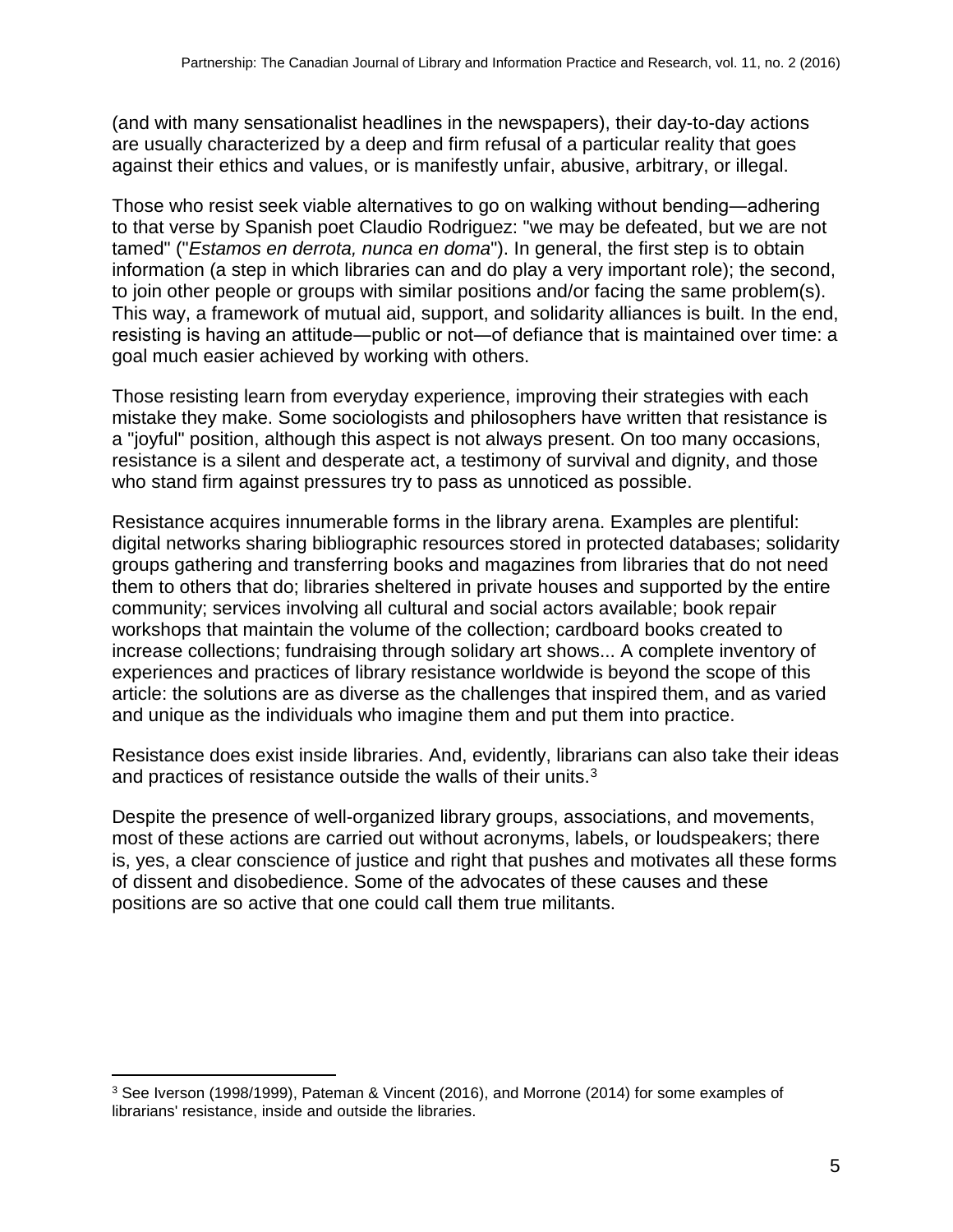## *Libraries, militancy and commitment*

The librarian must be the librarian militant before he can be the librarian triumphant.

Melvil Dewey. *The Relation of the State to the Public Library* (1889).

From an etymological point of view, the term "militant" is linked to armed conflicts. For this reason, perhaps, current use of the term generally evokes violence, or even radicalism, extremism, or terrorism. However, *sensu lato* the word refers to vigorous support of a cause: a "combative" way of defending ideas that does not shrink from confrontation when necessary, something perfectly achievable without any kind of violence.[4](#page-5-0)

Militancy is strongly linked to activism, which can be expressed in a number of ways. Perhaps the best known expressions of activism are street protests, which have gained greater visibility among the public and the media. However, these do not always result in the best outcomes, and are far from being the only expressions of activism.

American philosopher and activist Stephen D'Arcy (2013) remembers Martin Luther King when stating that militancy and activism are ways for an outcast society to regain its voice, make itself heard, and show its refusal to be silenced or ignored. As a matter of fact, activism and militancy represent the transition from silent opposition to a position that attempts to openly express and act out resistance, to criticize and oppose the rules of the game laid down by powers over which people have little or no democratic control, and to counterattack or step out of the box if needed. Activists and militants aim to shed light on and report systematic practices of discrimination, oppression, and domination, to confront them, to challenge them, and, whenever possible, to eliminate them. In order to do that, they resort to direct action: a practice that seeks visibility precisely because it needs to draw attention to whatever it denounces.

This approach coexists with forms of activism and militancy that are equally effective and passionate, but that could be called "micro." These are tiny gestures, small-scale changes at home, at school, in the neighborhood, or in towns or other local levels. They are actions that trickle down day after day and require a sustained effort to counteract certain situations, to create new spaces and relations, or to modify some habits, attitudes, and behaviours.

That libraries are sites of activism―in a few cases, even undisguised militancy―is both undeniable and seldom recognized<sup>[5](#page-5-1)</sup>. Libraries advocate for causes such as literacy (both traditional and informational), free access to information and knowledge, abolition of censorship, support of leisure based on one's own and others' culture, reinforcement of identities, removal of stereotypes and discrimination, and an "etcetera" too long and too rich to fit into these paragraphs.

<span id="page-5-0"></span> $\overline{a}$ <sup>4</sup> The meaning of the term "militancy" has been debated for a long time now; see Nym Mayhall (2000).

<span id="page-5-1"></span><sup>5</sup> For practical examples of library activism and militancy, see Roberto & West (2003) and Samek (2007).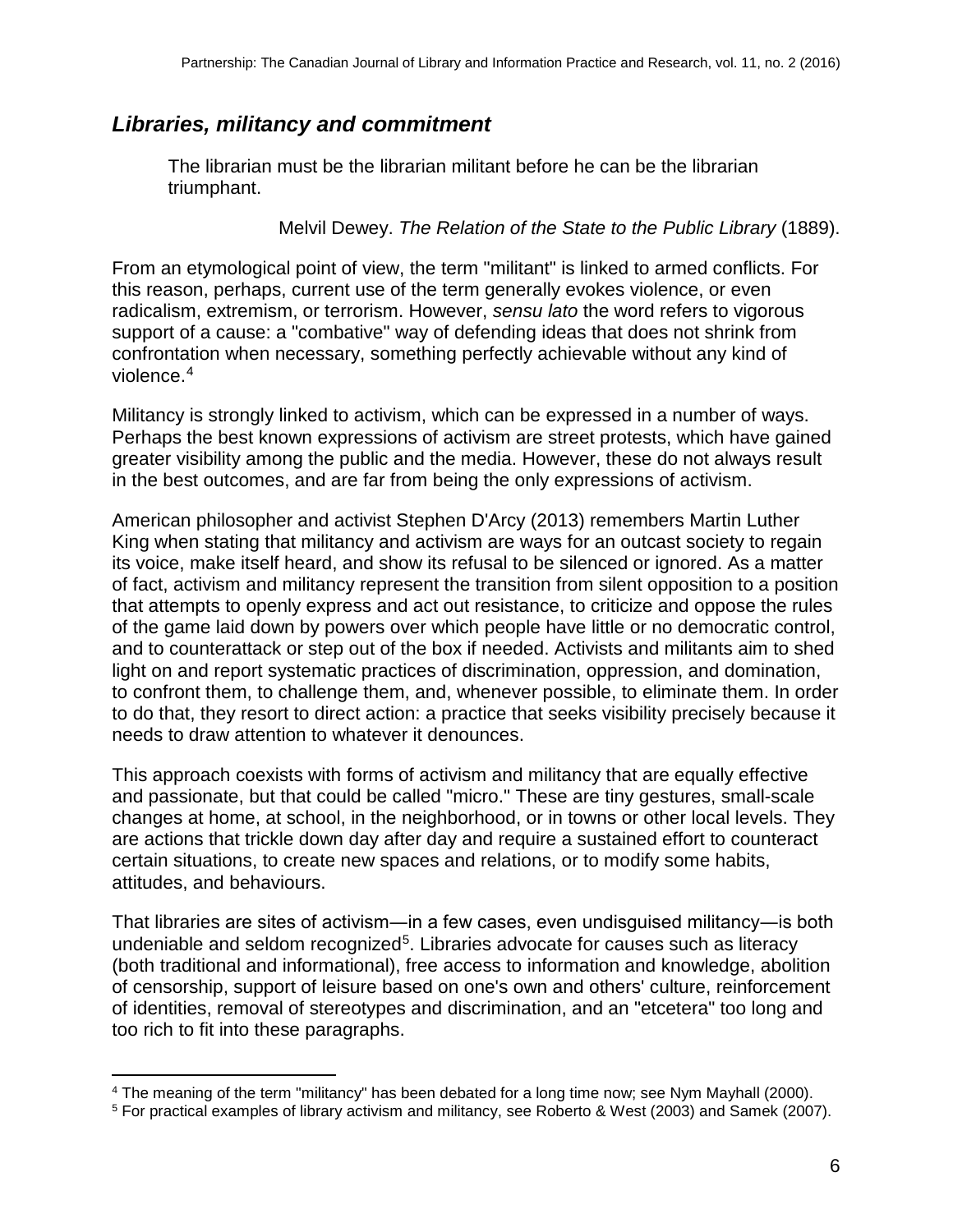Resistance, activism, and militancy revolve around the idea of commitment commitment as awareness raising, as a result of a deepening understanding of a particular situation (social, cultural, economic, political), and as the will to respect, defend, and enforce a set of values, ideas, and beliefs. Commitment is an ideology, or a system of fundamental ideas and values that underlie and guide the thoughts and actions of a person or community.

But commitment is not just *any* ideology: activists and militants express a firm commitment to principles such as democracy, rule of law, justice (both social and ecological), equality, solidarity, inclusion $6$ , pluralism, non-discrimination, freedom, equity, and respect for human rights.

By committing themselves to reality, individuals and groups become engaged, one way or another, in its transformation. In doing so, they are overcoming indifference and individualism, and they are striving for a fairer society and a more just world. Since these struggles are usually very long and, on many occasions, weary and hard, they usually are maintained from within a trench.

# *Libraries as trenches*

Those who do not move, do not notice their chains.

Rosa Luxemburgo.

As a war metaphor, a trench can be considered a place for survival and resistance: a small corner in the world where those who struggle for the same cause, those who share ideas and tasks, those who travel or intend to travel in the same direction, take refuge, support one another, discuss strategies, and organize themselves.

There are many spaces that can be understood as trenches, both for the work done inside them and for the experiences they shelter. Libraries are among these spaces.

Although theory and official discourses generally present libraries as politically inactive (or deactivated) places, the reality may have proven to be quite the opposite. Today, many libraries appear as places for gathering strength and knowledge, territories of mobilization, sites for intervention...

…But also as trenches in which the community of users will find—or should find—a safe refuge, a reference and a lighthouse; a store of ideas and a deposit of intellectual weapons. A trench protected by the committed work of librarians, where encounters between people and knowledge will lay the ground for future action; where books and reading are defended as fundamentally valuable; where a kaleidoscope of cultures is enclosed in writing and other media, and clues for approaching different cultures are offered; in which past and present histories―those stories that turn any society into a

<span id="page-6-0"></span> $\overline{a}$ <sup>6</sup> About social inclusion and its relationship with LIS, see Civallero (2011).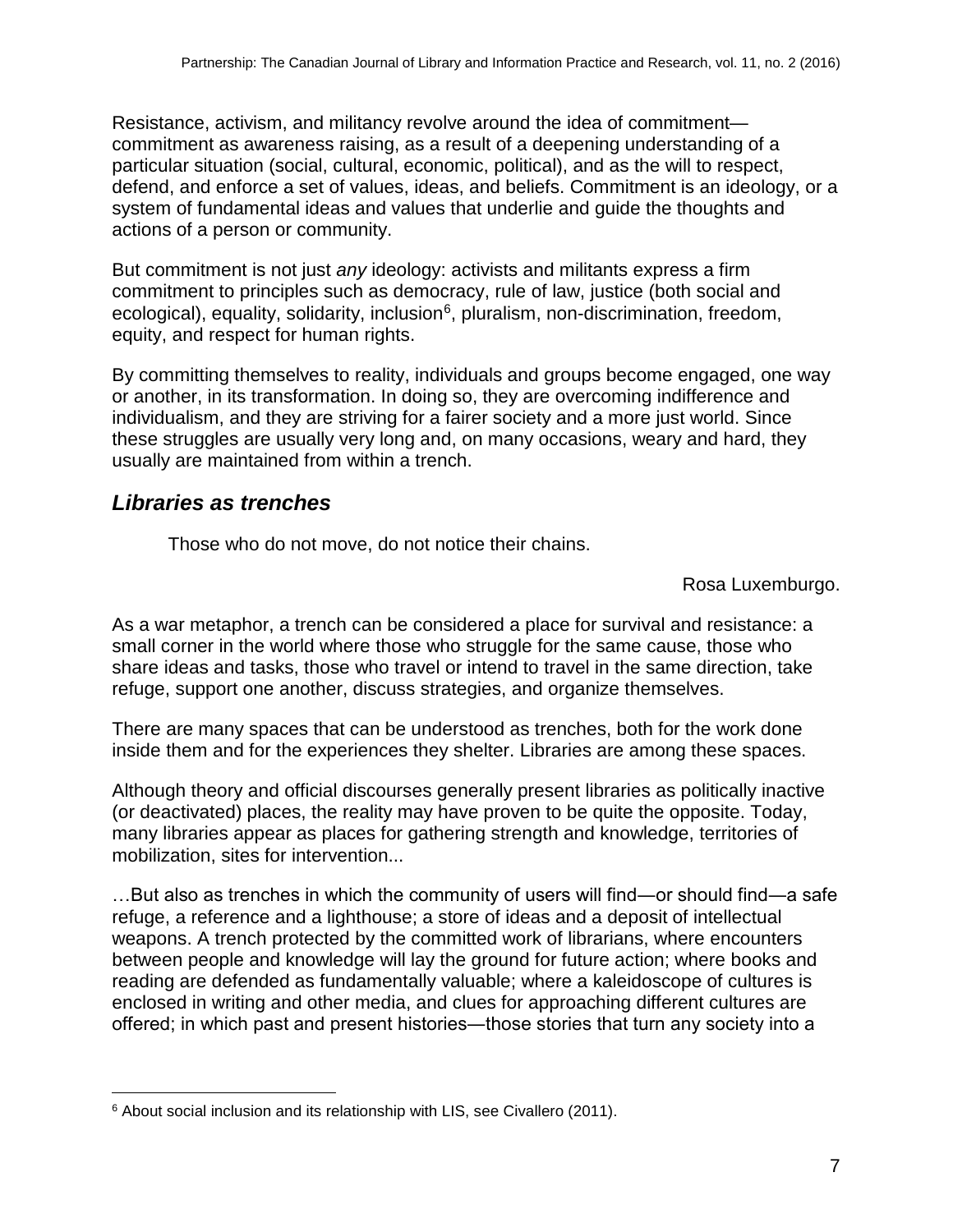melting pot of identities―are collected; in which freedom (of expression, of access to information...), equity, and equality are protected.

In short: libraries are places from which politics can be done. Everything that has been mentioned so far is nothing else but politics: people―librarians, readers, students, teachers―walking together, strengthening each other, and building foundations under castles-in-the-air; people organizing themselves, taking care of one another, defending their rights; people participating, deliberating, deciding.

In this text, we have outlined the role of librarians as active militants involved in nonpartisan politics from within a trench, even if such an association of words may cause some discomfort in certain sectors of the LIS community. And we have talked about it simply because it is an obvious everyday reality all over the world―one that deserves to be known, divulged, and replicated.

# *References*

Adamovsky, E. (2004). *Capitalismo para principiantes*. Buenos Aires: Era Naciente.

- Caygill, H. (2013). *On resistance: A philosophy of defiance*. London: Bloomsbury.
- Civallero, E. (2011). [El rol de la biblioteca en la inclusión social.](http://www.aacademica.org/edgardo.civallero/51.pdf) In *XIII Jornadas de Gestión de la Información de SEDIC (Asociación Española de Documentación e Información)*, Madrid (Spain).
- D'Arcy, S. (2013). *Languages of the unheard. Why militant protest is good for democracy*. Toronto: Between the Lines Press.
- García Canclini, N. (2010). [¿De qué hablamos cuando hablamos de resistencia?](http://www.estudiosvisuales.net/revista/pdf/num7/02_canclini.pdf) *Estudios Visuales, 7,* 16-37.
- Iverson, S. (1998/1999). [Librarianship and resistance.](http://www.progressivelibrariansguild.org/PL_Jnl/pdf/PL15_1998_99.pdf) *Progressive Librarianship, 15,* 14-19.

Lankes, D. (2014). *[Radical conversations: Defining a library](http://davidlankes.org/?page_id=6442)*.

Morrone, M. (Ed.). (2014). *Informed agitation: Library and information skills in social justice movements and beyond*. Sacramento: Library Juice Press.

Ouviña, H. (2007). *Zapatismo para principiantes*. Buenos Aires: Era Naciente.